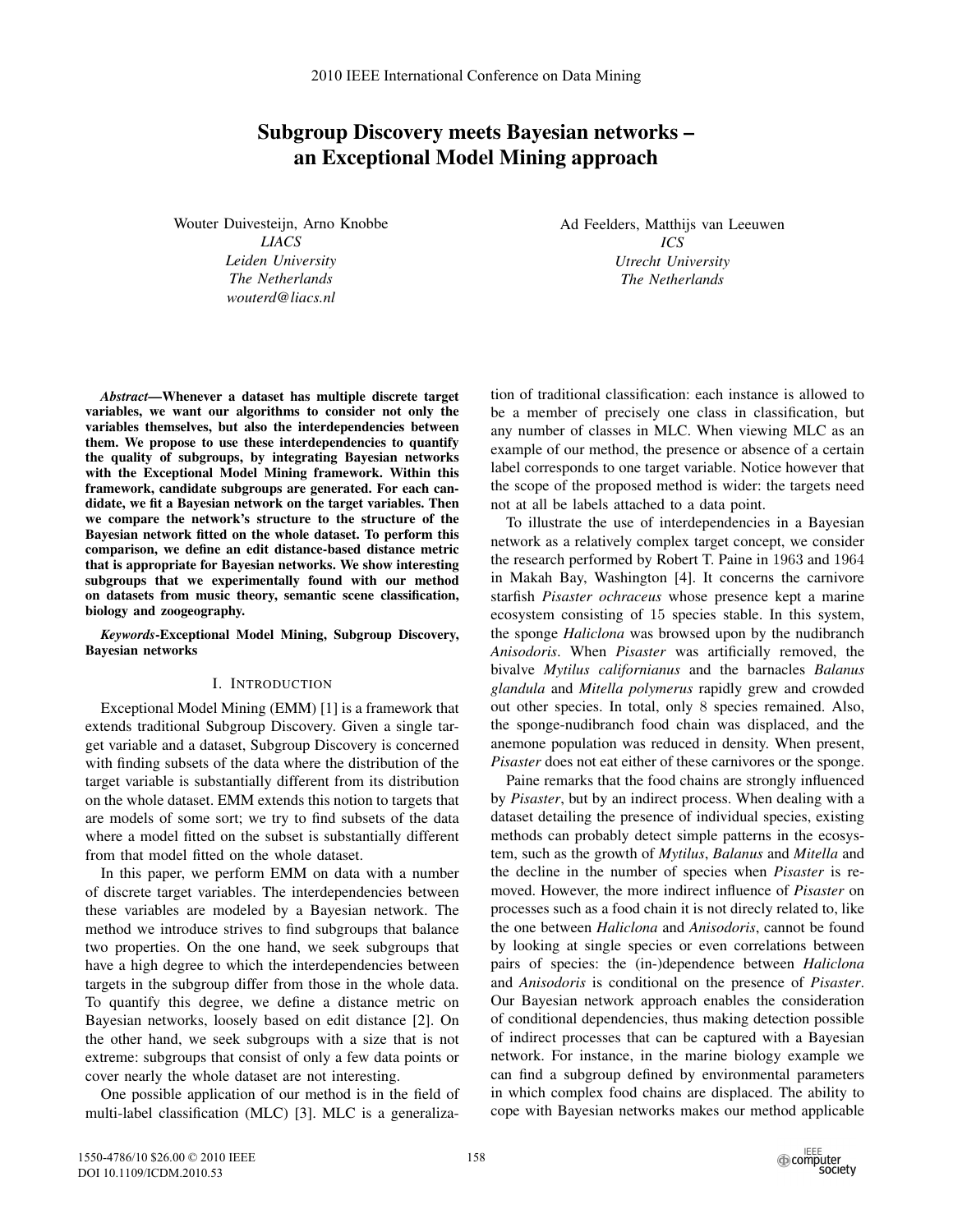to datasets not only from marine ecosystems, but also from such diverse fields as traffic accident reconstruction [5], medical expert systems [6], and financial operational risk [7].

The main contributions of this paper are the definition of a tractable distance metric on the structures of Bayesian networks with the same set of vertices, and an Exceptional Model Mining method for finding interesting subgroups that explicitly employs the interdependencies between discrete variables. We specifically discuss the computational complexity of our metric, since in any EMM process a large number of candidate subsets of the data is considered, and it is hence essential that the methods that we integrate with the EMM process do not impose a heavy computational burden.

This paper is organized as follows. We introduce required notation in Section II. In Section II-A the EMM framework is reiterated. Section III contains our novel method to apply the EMM framework to data with multiple discrete target variables. In Section IV we discuss experimental results with several multi-target datasets. Section V concludes the paper with a summary, and some pointers for further research.

#### II. PRELIMINARIES

Throughout this paper, we assume a dataset  $D$  with elements (*data points*)  $\vec{x} \in D$  of the form  $\vec{x} =$  $\{a_1, \ldots, a_k, t_1, \ldots, t_m\}$ , where k and m are positive integers. The set  $\{a_1, \ldots, a_k\}$  is denoted by  $\overrightarrow{a}$ , which we call the vector of *attributes* of  $\vec{x}$ , and the set  $\{t_1, \ldots, t_m\}$  is denoted by  $\overrightarrow{t}$ , which we call the vector of *targets* of  $\overrightarrow{x}$ . Each target  $t_i$  is assumed to be discrete, and each vector of attributes is taken from an unspecified domain  $\mathcal{A}$ . We refer to the *i*th data point by  $x^i$ , its attributes by  $a^i$ , and its *j*th target by  $t_j^i$ . We omit the superscript if no confusion can arise. The size of the dataset is denoted by  $N = |D|$ .

For our definition of subgroups we need to define *patterns*. These are functions  $p : A \rightarrow \{0, 1\}$ . A pattern p *covers* a data point  $\stackrel{\text{tot}}{\rightarrow}$  $\overrightarrow{x}$  if and only if  $p\left(\overrightarrow{a}^{i}\right) = 1$ .

Definition (Subgroup). A *subgroup* corresponding to a pattern p is the bag of data points  $G_p \subseteq D$  that p covers:

$$
G_p = \left\{ \overrightarrow{x^i} \in D \, \left| \, p(\overrightarrow{a^i}) = 1 \right. \right\}
$$

From now on we omit the  $p$  if no confusion can arise, and refer to a subgroup as  $G$ . We write n for the size of  $G$ .

In order to objectively evaluate a candidate pattern in a given dataset, we need to define a *quality measure*. For each pattern  $p$  in the pattern language  $P$ , this function measures how interesting the model is that we induce on  $G_p$ .

Definition (Quality Measure). A *quality measure* is a function  $\varphi_D : \mathcal{P} \to \mathbb{R}$  that assigns a unique numeric value to a pattern  $p$ , given a dataset  $D$ .

## *A. EMM revisited*

Exceptional Model Mining [1] is a data mining framework that can be seen as an extension of the Subgroup Discovery (SD) framework. SD strives to find patterns that satisfy certain user-specified constraints. Usually these constraints include lower bounds on the quality of the pattern  $(\varphi(p) \geq lb_1)$  and size of the induced subgroup  $(n \geq lb_2)$ . More constraints may be imposed as the question at hand requires; domain experts may for instance request an upper bound on the complexity of the pattern. Most common SD algorithms traverse (we consider the exact search strategy to be a parameter of the algorithm) the search space of candidate patterns in a general-to-specific way: they treat the space as a lattice whose structure is defined by a *refinement operator*  $\rho$  :  $\mathcal{P} \rightarrow 2^{\mathcal{P}}$ . This operator determines how patterns can be extended into more complex patterns by atomic additions. Most applications (including ours) assume  $\rho$  to be a *specialization operator*:  $\forall p_s \in \rho(p_q)$ :  $p_q \succeq p_s$  (i.e.  $p<sub>s</sub>$  is more specialized than  $p<sub>q</sub>$ ). The algorithm results in a ranked list of patterns (or the corresponding subgroups) that satisfy the user-defined constraints.

In traditional SD  $m = 1$ , i.e. there is only a single target variable. Hence, the typical quality measure contains a component indicating how different the distribution over the target variable in the subgroup is, compared to its distribution in the whole dataset. Since unusual distributions are easily achieved in small subsets of the dataset, the typical quality measure also contains a component indicating the size of the subgroup. Thus, whether a pattern is deemed interesting depends on both its exceptionality and the size of the corresponding subgroup.

EMM can now be seen as an extension of SD. Rather than the regular single target variable, EMM uses a more complex target concept. For each subgroup under consideration, we induce a model on the targets  $t_1, \ldots, t_m$ . Then quality measures are defined that indicate how exceptional the model fitted on the targets in the subgroup is, compared to the model fitted on the targets in the whole dataset. For example, [1] proposes quality measures for correlation models, a linear regression model, and classification models.

In the EMM setting, usually the *beam search* strategy [8] is chosen, which performs a level-wise search. On each level, the best w patterns according to our quality measure  $\varphi$  are selected, and refined to create the candidate patterns for the next level. The search is constrained by an upper bound on the complexity of the pattern and a lower bound on the support of the corresponding subgroup. This search strategy combines the advantages of a greedy method with those of the implicit parallel search: as on each level  $w$ alternatives are considered, the search process is less likely to end up in a local optimum than a pure greedy approach, but the selection of the  $w$  best patterns at each level keeps the process focused and thus more tractable.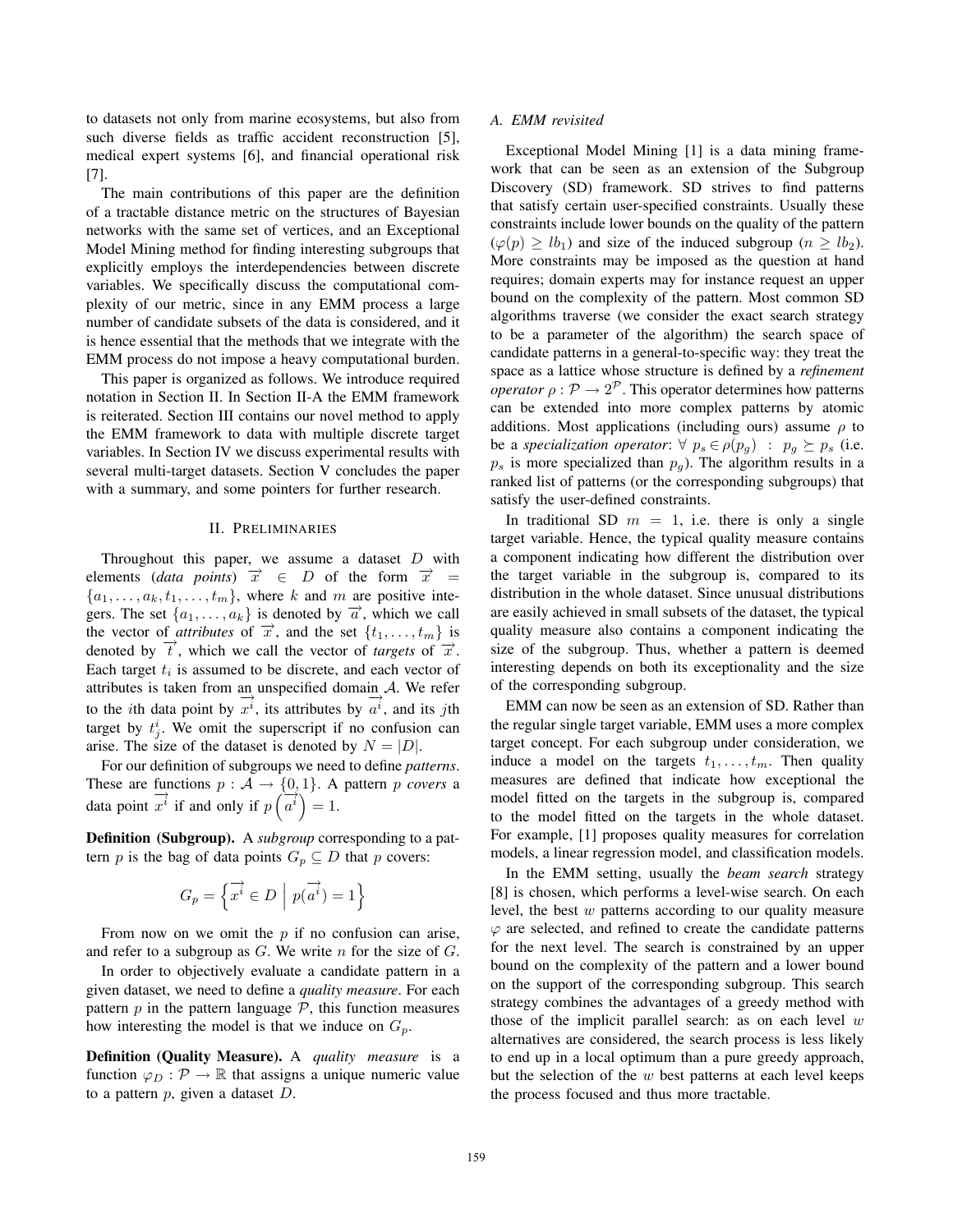# III. EMM IN DATA WITH MULTIPLE DISCRETE TARGET VARIABLES

In this section, we introduce our approach to use data with multiple discrete target variables in an EMM setting. In such data we ideally would look beyond the targets themselves, and take the interdependencies between the targets into account. We propose to use these interdependencies in the validation of the subgroups. In order to do so, the interdependencies need to be modeled first. We do this by fitting a Bayesian network on the target variables.

#### *A. Bayesian networks*

A *Bayesian network* [9] is a directed acyclic graph (DAG) that represents a set of random variables and the interaction effects that hold between them. Each random variable is represented by a vertex in the graph, and the edges model the independence relations between the variables by dseparation: two variable  $x$  and  $y$  are conditionally independent given a set of variables  $Z$  if  $x$  and  $y$  are d-separated relative to Z. For details on d-separation, see [9].



For instance, in network (a) in Figure 1, there is no path from  $z$  to  $x$ , so  $z$  and  $x$  are conditionally independent given y. This is the only independence relation in this network.

There are two important peculiarities about the independence relations in Bayesian networks. First, different Bayesian networks may represent the same independence relations. If we look at network (b), we find that in this network only one independence relation holds:  $x$  and  $z$ are conditionally independent given  $y$ . By symmetry of conditional independence, this is the same independence relation as the one in network (a). Bayesian networks that represent the same independence relations are called *equivalent*. Note that this relation partitions Bayesian networks

into equivalence classes. Second, Bayesian networks with the same skeleton (the network when we drop the directions) are not necessarily equivalent. In network (c), for example,  $x$  and  $z$  are marginally independent, unlike in networks (a) and (b).

We identify a special configuration of vertices and edges in a Bayesian network that is relevant for the discussion in the rest of this paper. It is a structure as seen in network (c): a *v-structure*.

Definition (V-structure). A *v-structure* in a Bayesian network is a set of three vertices  $\{x, y, z\}$  such that the network contains edges  $x \to y$  and  $z \to y$ , but no edge between x and z.

The probabilistic interpretation of this v-structure is that  $x$ and z are marginally independent, but conditionally dependent given y. V-structures are also known as *immoralities*, since the parents of vertex  $y$  are unmarried, i.e. there is no edge between them. A graph can be *moralized* [10] by first marrying all unmarried parents (i.e. draw an edge between all pairs of vertices that have a common child but no common edge), and then dropping directions. Thus, moralizing a graph removes all v-structures. The moralized versions of the networks of Figure 1 are depicted in Figure 2. As you can see, the moralized version of network (c) has an extra edge, which corresponds to removing the v-structure in the original network.



Figure 2. Moralized graphs for the networks in Figure 1

Notice that the moral graph also is not sufficient to capture all information about the underlying independency relations;  $x$  and  $z$  are marginally independent in network  $c$ and marginally dependent in network  $d$ , but these networks have the same moral graph.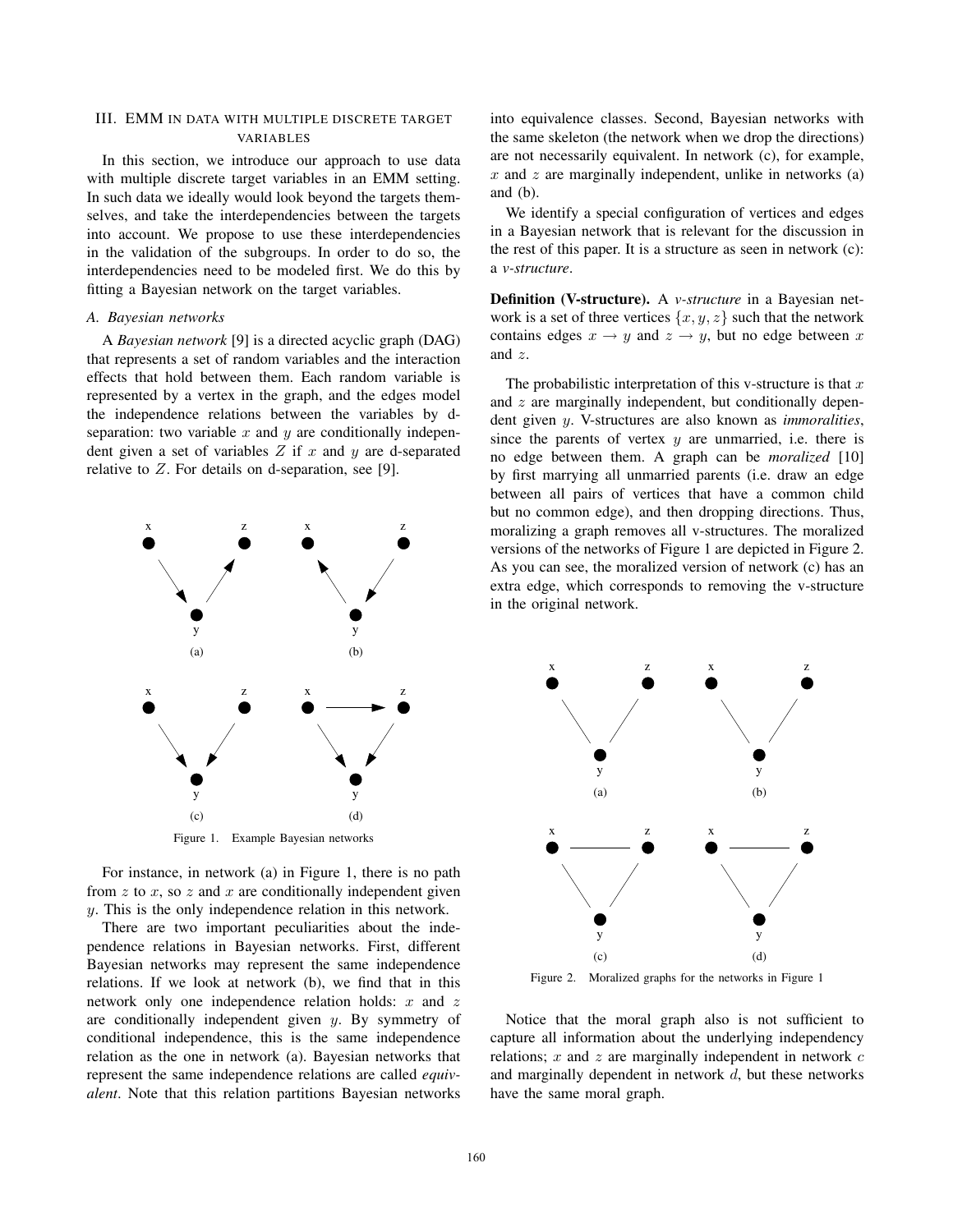### *B. Fitting a Bayesian network on data*

There are many algorithms to learn a DAG model from data, see for instance [11]–[13]. We use a non-deterministic hill climbing algorithm; using a hill climbing method makes the algorithm speedy enough for use in an EMM setting, while its non-deterministic nature decreases the chance that the algorithm will end up in a local optimum.

We start with a Bayesian network with  $m$  vertices and no edges, and compute the quality of that model. We choose the *Bayesian Dirichlet equivalent uniform* (BDeu) score (see [14]), because it assigns equal scores to equivalent models and assumes no prior information. Then we hill climb through the space of Bayesian networks by applying the best single-edge change in the model. At each step, we apply a random number of covered arc reversals [15], in order to escape from a maximum that may be local. For more details on this combination of methods, see [16].

Notice that this process is quite non-deterministic: at every step in the hill climbing, and whenever we try to escape a maximum, a random number of randomly selected covered edges is reversed. During our experiments we occasionally found different Bayesian networks for the same data with different random seeds. However, these changes were not very dramatic: few edges change, and almost all resulting networks for the same data are equivalent.

# *C. Quality Measure*

We use the algorithm from the previous subsection to fit a Bayesian network on the target variables restricted to the whole dataset, and restricted to candidate subgroups. Now we would like to compare the structure of these networks, in order to find the subgroups in which the interdependencies between the targets differ the most from those in the whole dataset; the exceptional models. An obvious candidate for such a comparison is edit distance [2].

Definition (Traditional edit distance). The *edit distance* between two given graphs  $G_1 = (V, E_1)$  and  $G_2 = (V, E_2)$ is the minimal number of edges we need to add to, remove from and reverse in  $E_1$  to obtain  $E_2$ .

Edit distance is a common way to measure the distance between two DAGs. However, it is obvious that this does not directly translate to a sensible distance measure for Bayesian networks: as we have seen in Subsection III-A, networks a and b are equivalent, but the traditional edit distance between them is 2 instead of the desired 0. Hence, to make a suitable quality measure out of edit distance, we need to take into account the equivalence classes.

We could theoretically solve this problem via the *essential graph* [17], a partially directed, partially undirected graph that is the same for all equivalent DAGs. The essential graph of a DAG is the graph wherein we keep all directed edges that are the same in the whole equivalence class, and drop the directions of the other edges. Essential graphs can be calculated in polynomial time [17]. Unfortunately, the algorithm Andersson et al. describe takes  $\mathcal{O}(m^6)$  time. By implementing the innovation from Chickering [18] this can be improved to  $\mathcal{O}(m^5)$ , but this is still too expensive to be used in EMM, and to our knowledge no faster algorithm exists. Instead, we propose a heuristic based on the following well-known result by Verma and Pearl [19]:

Theorem 1 (Equivalent DAGs). *Two DAGs are equivalent if and only if they have the same skeleton and the same v-structures.*

Since these two conditions determine whether two DAGs are equivalent, it makes sense to consider the number of differences in skeletons and v-structures as a measure of how different two DAGs are.

Definition (Edit distance for Bayesian networks). Let two Bayesian networks  $BN<sub>1</sub>$  and  $BN<sub>2</sub>$  be given with the same set of vertices whose size we denote by  $m$ . Denote the edge set of their skeletons by  $S_1$  and  $S_2$ , and the edge set of their moralized graphs by  $M_1$  and  $M_2$ . Let

$$
\ell = |[S_1 \oplus S_2] \cup [M_1 \oplus M_2]|
$$

The distance between  $BN_1$  and  $BN_2$  is defined as:

$$
d(BN_1, BN_2) = \frac{2\ell}{m(m-1)}
$$

As usual in set theory, ⊕ denotes an exclusive disjunction:  $X \oplus Y = (X \cup Y) - (X \cap Y)$ . The factor  $\frac{2}{m(m-1)}$  causes the distance to range between 0 and 1: it is the expanded reciprocal of  $\binom{m}{2}$ , the number of distinct pairs of vertices.

Notice that this distance only considers the network structures, not the underlying probability distributions; Leman et al. [1] have previously discussed a variant of EMM that assigns exceptionality to a subgroup by looking at those distributions. As a consequence, our distance does not distinguish between e.g. different signs of correlation: if an edge corresponds to a positive correlation in one network and to a negative correlation in another network, then this edge does not contribute to the distance.

We illustrate the edit distance by computing the mutual distances between the networks in Figure 1. We find that  $d(a, b) = 0$  and  $d(a, c) = d(a, d) = d(b, c) = d(b, d) =$  $d(c, d) = 1/3$ . Only for the two networks that are equivalent, distance 0 is obtained. If we compare the networks to the independence model  $i$  which has no edges at all, we obtain  $d(a, i) = d(b, i) = \frac{2}{3}$ , and  $d(c, i) = d(d, i) = 1$ .

This distance can now be used to quantify the exceptionality of a subgroup:

Definition (Edit distance based quality measure). Let a pattern  $p$  be given. Denote the Bayesian network we fit on D by  $BN_D$ , and denote the Bayesian network we fit on  $G_p$ by  $BN_p$ . Then the quality of p is:

$$
\varphi_{\rm ed}(p) = d\left(BN_D, BN_p\right)
$$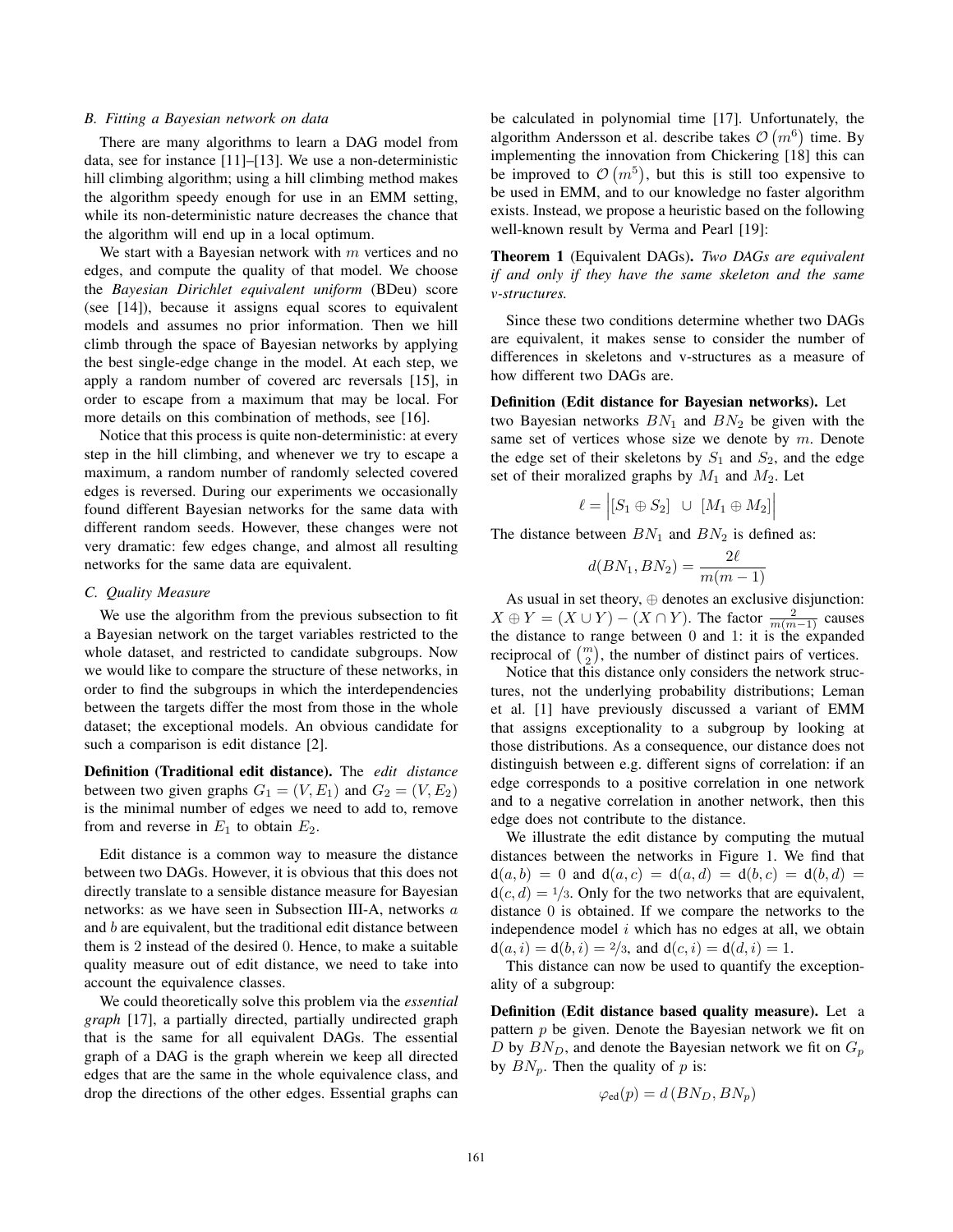If we would plug  $\varphi_{ed}$  into the EMM framework, a problem similar to the problem with quality measures in traditional Subgroup Discovery would occur: unusual interdependencies between the targets are easily achieved in very small subsets of the dataset. Thus, using  $\varphi_{\rm ed}$  would result in small subgroups. For this reason, we introduce an alternative measure that includes the size of the subgroup in the evaluation. We use the *entropy* of the split between the subgroup and the rest of the dataset to capture this [1].

#### Definition (Entropy).

$$
\varphi_{\text{ent}}(p) = -\frac{n}{N} \lg\left(\frac{n}{N}\right) - \frac{N-n}{N} \lg\left(\frac{N-n}{N}\right)
$$

Here, lg is the binary logarithm. The entropy captures the information content of the split. It favours balanced splits over skewed splits, and is again normalized to return 0 and 1 for the extreme cases (subgroup being empty or covering the whole dataset, and 50/50 splits, respectively).

Because we do not want to find subgroups that have a low quality value on either the edit distance or the entropy measure, we make an aggregated measure.

### Definition (Weighed Entropy and Edit Distance).

$$
\varphi_{\text{weed}}(p) = \sqrt{\varphi_{\text{ent}}(p)} \cdot \varphi_{\text{ed}}(p)
$$

The original components ranged from 0 to 1, hence the new quality measure does so too. We take the square root of the entropy, thus reducing its bias towards 50/50 splits, since we are primarily interested in a subgroup with large edit distance, while mediocre entropy is acceptable.

In Section IV, we will focus on results obtained with  $\varphi$ <sub>weed</sub>. In addition, we illustrate the different results we can obtain with  $\varphi_{\rm ed}$  on one dataset.

#### *D.* Computational complexity of  $\varphi_{ed}$

Since computing the quality of a given subgroup is a frequently occuring operation in EMM implementations, it is essential that the quality measure can be computed efficiently. In this subsection we will analyse the complexity of the calculation of  $\varphi_{\text{ed}}$  (and thus of  $\varphi_{\text{weed}}$ ).

Let two Bayesian networks  $BN_D$  and  $BN_p$  be given. It is straightforward to obtain the skeletons of the networks in quadratic time. The number  $\ell$  can also be determined in quadratic time if we have the skeletons and the moralized graphs, and after that the quality measure value is one elementary operation away. All that remains to be done is obtain the moralized graphs.

Moralized graphs can be obtained from a DAG in a straightforward manner by identifying all v-structures, drawing the resulting edges and dropping directions. The last two of these steps can be done in quadratic time, but since there can be a quadratic amount of v-structures in a DAG, and we need to visit every vertex at least once to identify them, this first step obviously costs  $\mathcal{O}(m^3)$  time. Hence so does  $\varphi_{\text{ed}}$ .

### IV. EXPERIMENTS

In this section, we illustrate the usefulness of our new quality measure by finding exceptional models in several real-life datasets. We use an implementation of the EMM process that is strongly based on the Safarii Data Mining system [20]. The implementation was tailored to cope specifically with the complex target concepts needed in our EMM implementation. A run of the modified Safarii system returns all subgroups found, ranked according to  $\varphi_{\text{weed}}$  or  $\varphi_{\text{ed}}$ .

For the beam search process, we pick the following parameters. On each level, we select the  $w = 10$  best subgroups, and refine these to create the candidate subgroups for the next level. This beam-width  $w$  was intentionally set to a modest value, in order to discourage too much redundancy in the reported subgroups, and to achieve a reasonable efficiency. If we want to refine a subgroup by adding a constraint on a numeric attribute, we partition that attribute into 8 equal-sized intervals, and then we consider inequalities on these dynamically allocated split points as the refining constraints. After some initial experimentation with different search depths, the maximum subgroup complexity was set to  $d = 2$ , i.e. a search of two levels. A larger value for  $d$  has proven to produce subgroups with irrelevant extra conditions that do not provide any benefit compared to the level 1 and 2 results. We will illustrate this effect in the presentation of the results on our first dataset.

After the main mining phase, we post-process the best  $t$  subgroups. To reduce the non-deterministic effects we outlined in Section III-B, we fit 20 Bayesian networks on the whole dataset and 20 Bayesian networks on each of the  $t$  subgroups, and assign to each subgroup as its final quality the average of the 400 resulting quality values. The effect of this post-processing is to update the quality of the t most promising subgroups to a more reliable value, and thus slightly rearranging the order of the top subgroups. For our experiments,  $t$  was set to 100, in order to guarantee that at least the top subgroups considered will be extensively evaluated. The number  $t$  can be easily set to larger values, were one so inclined.

To the best of our knowledge, validation of found patterns in subgroup discovery (hence also in EMM) is an open problem. The most common method is domain-specific interpretation of the resulting subgroups. This has the obvious drawbacks that it is subjective, and largely depends on human intuition with respect to the domain at hand: validation through this method regarding mammals that are spread over a certain geographical location will be more convincing to most humans than validation regarding probes in a phylogenetic profile. To somewhat alleviate these drawbacks, we validate each subgroup not only by domainspecific interpretation, but additionaly by showing that its exceptionality is not merely caused by random effects in the data. We do this in two ways. On the one hand, we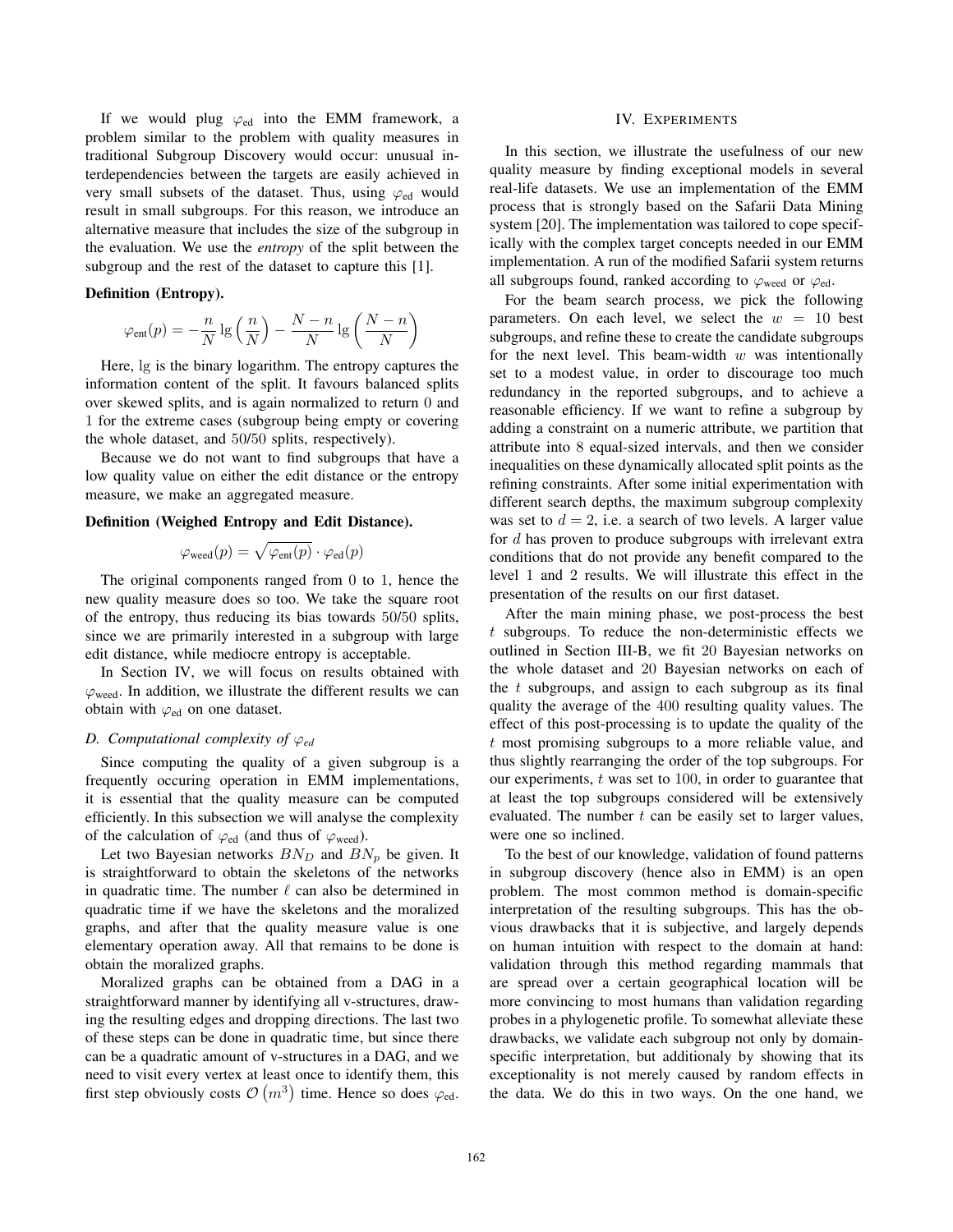generate 100 random subsets of the data with the same size as the subgroup under inspection. We compute the quality of each random subset, and test whether the found subgroup quality is significantly higher than the qualities of these 100 randomly generated subsets. On the other hand, we generate 100 random patterns with the same length as the subgroup, that is, the random patterns consist of the same number of conditions as the subgroup. Furthermore, patterns were generated such that  $n \geq lb_2$  (by discarding and recomputing patterns with too low a support). Then we do the same test on the quality of the found subgroup and the qualities of the subgroups corresponding to these random patterns. The idea here is that, rather than comparing our subgroup with entirely random subsets, it might be more fair to compare with random entities whose structure is similar to the structure of our subgroup.

#### *A. Datasets*

The method outlined in this paper is designed for data with multiple discrete target variables. An obvious instance of such data is multi-labeled data. Recently, Cheng and Hüllermeier published a paper [21] containing an overview of seven benchmark multi-labeled datasets, of which we selected three from different domains for our experiments.

The *emotions* dataset [22] consists of 593 songs, from which 8 rhythmic and 64 timbre features were extracted. Domain experts assigned the songs to any number of six main emotional clusters: *amazed-surprised*, *happy-pleased*, *relaxing-calm*, *quiet-still*, *sad-lonely*, and *angry-fearful*.

The *scene* dataset [23] is from the semantic scene classification domain, in which a photo can be classified into one or more of 6 classes. It contains 2407 photos, each of which is divided in 49 blocks using a  $7 \times 7$  grid. For each block the first two spatial color moments of each band of the LUV color space are computed. This space identifies a color by its lightness (the L\* band) and two chromatic valences (the u\* and v\* band). The photos can have the classes *beach*, *field*, *fall foliage*, *mountain*, *sunset*, and *urban*.

From the biological field we consider the *yeast* dataset [24]. It consists of micro-array expression data and phylogenetic profiles with 2417 genes of the yeast *Saccharomyces cerevisiae*. Each gene is annotated with any number of 14 functional classes.

The MLC datasets all have a relatively small number of targets. Hence the fitted Bayesian networks are easy to interpret, and experiments on these datasets form a nice

| Table I<br>DATASET STATISTICS |                |      |     |                  |             |  |  |  |  |  |
|-------------------------------|----------------|------|-----|------------------|-------------|--|--|--|--|--|
| <b>Dataset</b>                | Domain         | N    | k.  | $\boldsymbol{m}$ | Cardinality |  |  |  |  |  |
| <b>Emotions</b>               | Music          | 593  | 72  | 6                | 1.87        |  |  |  |  |  |
| Mammals                       | Zoogeography   | 2221 | 69  | 101              | 24.43       |  |  |  |  |  |
| Scene                         | Vision         | 2407 | 294 | 6                | 1.07        |  |  |  |  |  |
| Yeast                         | <b>Biology</b> | 2417 | 103 | 14               | 4.24        |  |  |  |  |  |



Figure 3. Bayesian networks for the *emotions* data

proof of concept for our method. However, the method is designed for larger, more complex target systems. Hence, in addition to the MLC datasets, we analyse the *mammals* dataset [25], [26]. It focuses on subdividing the geography of Europe into clusters based on their fauna, which is a core activity of biology. The dataset was created by combining two datasets: one documenting presence or absence of 101 mammals for a set of 2221 grid cells covering Europe, and one documenting climate and elevation of the corresponding land areas. We define candidate subgroups by conditions on the climate and elevation data, and fit Bayesian networks on the mammals. We use a version of this dataset that was pre-processed by Heikinheimo et al. [27].

Some statistics regarding these datasets can be found in Table I. The column *Cardinality* displays the average number of positive targets per record.

#### *B. Results*

On the *emotions* dataset, we obtained the networks shown in Figure 3. Figure 3a depicts a network fitted on the whole dataset, and Figure 3b displays a network fitted on a subgroup of size 94 corresponding to the conditions  $STD_MFCC_7 \leq 0.203$  and *Mean\_Centroid*  $\geq 0.066$ , with quality  $\varphi_{\text{weed}} = 0.675$ . The first condition says that coefficient 7 of the 13-band Mel Frequency Cepstrum has a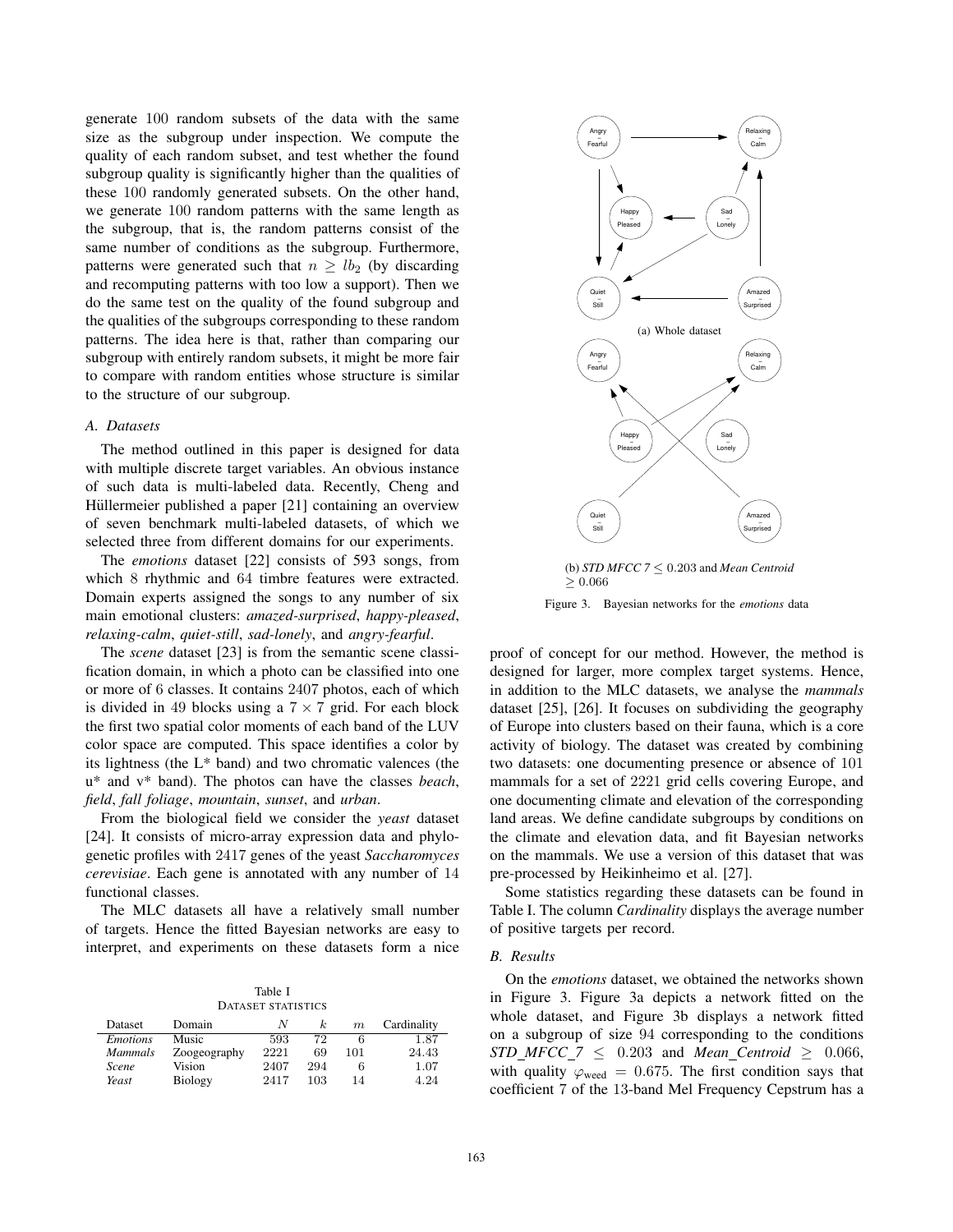

Figure 4. Histograms for random subsets

low standard deviation, i.e. there is little variation in one of the middle spectrum bands. The second condition says that the songs in the subgroup have a moderate to high mean spectral centroid. This correlates with the impression of a bright sound [28].

From Figure 3a we find that on the whole dataset, the emotion *sad-lonely* is correlated with all other emotions: it shares marginal dependency relations with *happy-pleased*, *relaxing-calm* and *quiet-still*, and conditional dependency relations given both *relaxing-calm* and *quiet-still* with *angryfearful* and *amazed-surprised*. When restricted to the subgroup, *sad-lonely* is correlated with none of the other emotions (cf. Figure 3b). This seems reasonable: we would expect that bright sounds in music have a great influence on whether humans perceive a song as *sad-lonely* or not. Hence for songs with bright sounds it is more likely that *sad-lonely* is less correlated with other factors (such as the other emotions); we already have an explanation for the distribution of *sad-lonely*, so the probability that it does not depend on the other emotions increases.

The histogram of Figure 4a displays the qualities of 100 random subsets of the *emotions* data of size 94. These qualities have a mean of 0.339 and a standard deviation of 0.060. The lighter bar represents the quality of the subgroup we found, 0.675. The hypothesis that this value is generated by the normal distribution fitted to the other 100 leads to a *p*-value of  $1.32 \cdot 10^{-8}$ .

We have summarized these random benchmark results in Table II, together with the results for random patterns, and the same results for the best subgroup on each following dataset. In this table, the values for  $\mu$  and  $\sigma$  are merely reproduced to characterize the distributions from which the relevant quantities, the p-values, are deduced.

To illustrate our choice for  $d = 2$  as our maximum subgroup complexity, we also ran our algorithm on the *emotions* data with  $d = 3$ . The best subgroup we find is the exact same subgroup we found with  $d = 2$ . The next eleven subgroups in the ranking all share the two conditions that define the best subgroup. They all have one extra condition that removes at most eleven data points from the group, which leads to a slight decrease in quality. One more subgroup in the top 50 also shares these two conditions. Two other combinations of first two conditions are shared by respectively 14 and 21 subgroups in the top 50, which leaves only two subgroups that are different. These fairly homogeneous results show that running the algorithm with  $d = 3$  instead of  $d = 2$  is quite pointless.

Figure 5a shows the network fitted on the whole *scene* dataset. In this dataset, we found a subgroup with quality  $\varphi_{\text{weed}} = 0.545$  containing 452 data points. A network fitted on the subgroup is shown in Figure 5b. The conditions



*u\* band block 19* ≤ 0.336

Figure 5. Bayesian networks for the *scene* data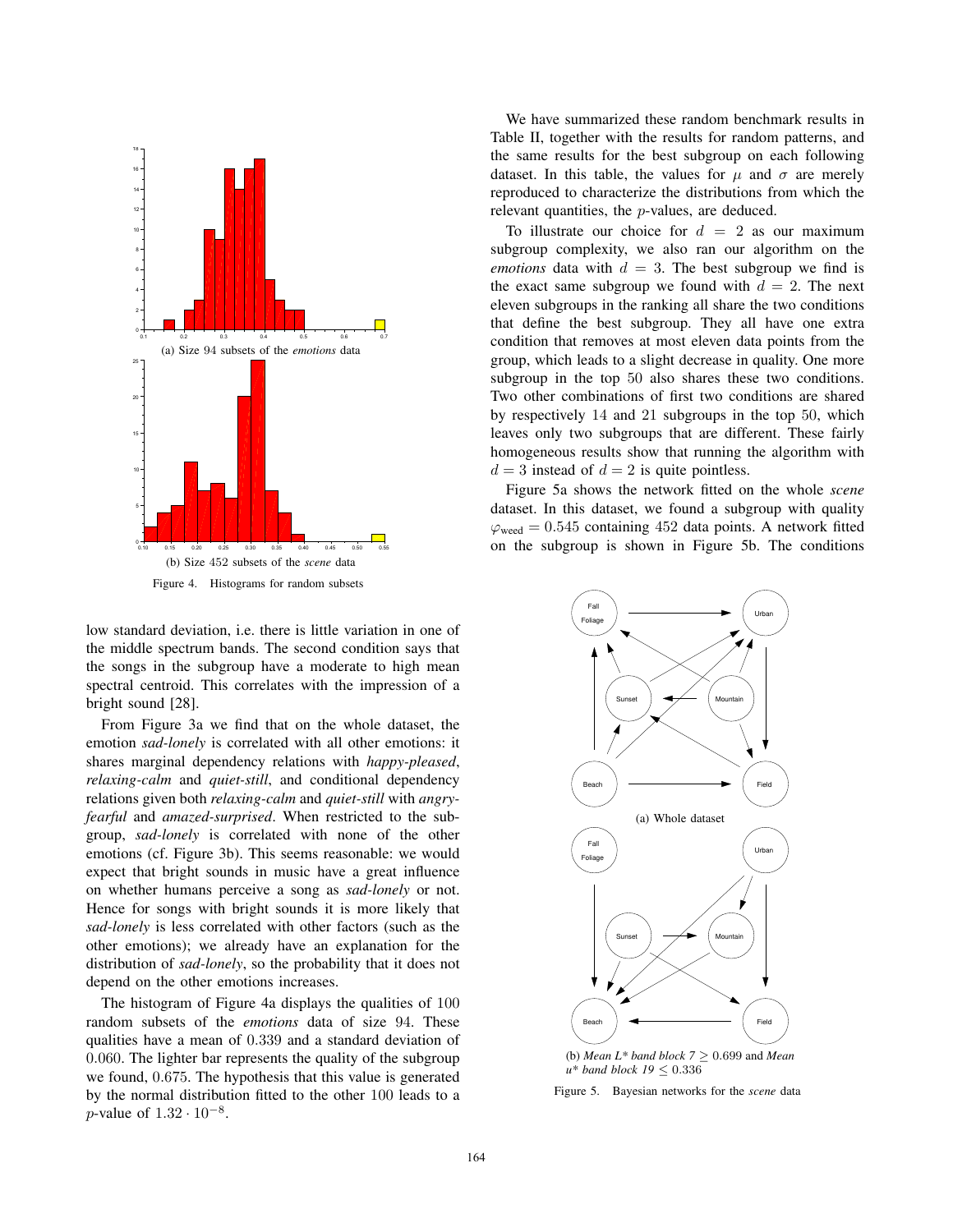

(a) *latitude*  $\geq$  49.85 and *prec feb*  $\geq$  28.75  $(n = 839)$ 



(b) *max temp nov*  $\leq$  7.66 and *prec feb*  $\leq$  $45.38 (n = 835)$ 



(c) *max temp mar*  $\leq 7.97$  and *max temp sep*  $\leq 17.65$  ( $n = 834$ )

Figure 6. Regions in Europe that belong to the subgroups

indicate a high mean lightness in the upper right corner block of the photo, and a low mean u\* chromatic valence in a more centrally located block.

Figure 4b displays the histogram of the randomly generated subsets of size 452. For a statistical validation, see again Table II.

The first-ranked subgroup on the *yeast* dataset,  $G_{p_1}$ , has quality  $\varphi_{\text{weed}}(p_1) = 0.437$ , and is defined by conditions on its 79-element gene expression data: *probe*  $3 \le -0.025$  and *probe*  $66 \ge -0.071$ . The next three subgroups in the ranking each share their first condition with the top-ranked subgroup, hence they are not that interesting to present here. The fifthranked subgroup,  $G_{p_5}$ , has quality  $\varphi_{\text{weed}}(p_5) = 0.369$  and conditions *probe*  $9 \le -0.063$  and *probe*  $53 \ge -0.081$ . The subgroup sizes are  $|G_{p_1}| = 681$  and  $|G_{p_5}| = 530$ .

From the fitted Bayesian networks, many changes in dependence relations can be deduced; we will outline a few. In  $G_{p_1}$  the functional class *cell growth, cell division, DNA synthesis* has four dependence relations less than on the whole dataset, and *protein destination* has five less. On the other hand, *energy* and *ionic homeostasis* both have an extra dependence relation. In  $G_{p_5}$ , the functional classes *cellular organization* and *cell rescue, defence, death and aging* have fewer dependence relations than on the whole dataset (six and three, respectively), while *metabolism* and *cellular biogenesis* have one more.

On the *mammals* dataset the first-ranked subgroup  $G_{n_1}$ is defined by conditions *latitude*  $\geq$  49.85 and *prec\_feb*  $> 28.75$ , i.e. northern areas with a fair amount of precipitation in February. Two other interesting subgroups (ranked sixth and eighth) are defined by meteorological conditions only. In subgroup  $G_{p6}$  we have  $max\_temp\_nov \leq 7.66$ and  $prec\_feb \leq 45.38$ , i.e. November is not warm and precipitation in February is low, while in subgroup  $G_{p8}$  we have *max\_temp\_mar*  $\leq 7.97$  and *max\_temp\_sep*  $\leq 17.65$ ,

i.e. the temperatures in both March and September do not reach high levels. The subgroups have quality measure values  $\varphi_{\text{weed}}(p_1) = 0.122$ ,  $\varphi_{\text{weed}}(p_6) = 0.121 = \varphi_{\text{weed}}(p_8)$ , and sizes  $|G_{p_1}| = 839, |G_{p_6}| = 835$  and  $|G_{p_8}| = 834$ .

Figure 6 shows the regions in Europe that belong to the subgroups. Areas that are unique to one subgroup within this set are Ireland and the Benelux for  $G_{p_1}$  (which had the condition that it is wet in February), Romania and Poland for  $G_{p6}$  (cold in November, dry in February), and the Alps and Pyrenees for  $G_{p_8}$  (cold in both March and September).

Among the relations between mammals that distinguish the subgroups from each other and the whole dataset D are the following: the European Water Vole (*Arvicola terrestris*) and the Mountain Hare (*Lepus timidus*) are conditionally dependent given the Ermelin (*Mustela erminea*) on D but not on any of the subgroups, only on  $G_{p_1}$  the Wildcat (*Felis silvestris*) and the Beech Marten (*Martes foina*) are conditionally dependent given the Western Roe Deer (*Capreolus capreolus*), only on  $G_{p_6}$  the Broad-toothed Field Mouse (*Apodemus mysticanus*) and the Lesser Mole Rat (*Nannospalax leucodon*) are conditionally dependent given the Marbled Polecat (*Vormela peregusna*), and only on  $G_{p8}$  the Red Squirrel (*Sciurus vulgaris*) and the Least Weasel (*Mustela nivalis*) are conditionally dependent given the European Badger (*Meles meles*).

In Section III-C we claimed that we needed the entropy term in our quality measure to avoid obtaining small subgroups. To substantiate that claim, we also ran our algorithm on the *mammals* dataset with  $\varphi_{ed}$  instead of  $\varphi_{\text{weed}}$ . The first ranked subgroup we found with this distance has size 105 and is defined by conditions *mean\_temp\_apr*  $\geq 11.86$ and *mean\_temp\_aug*  $\leq$  23.28. The regions in Europe that belong to this subgroup are displayed in Figure 7. Notice that although this group is smaller than those found with  $\varphi$ <sub>weed</sub>, it may still be interesting.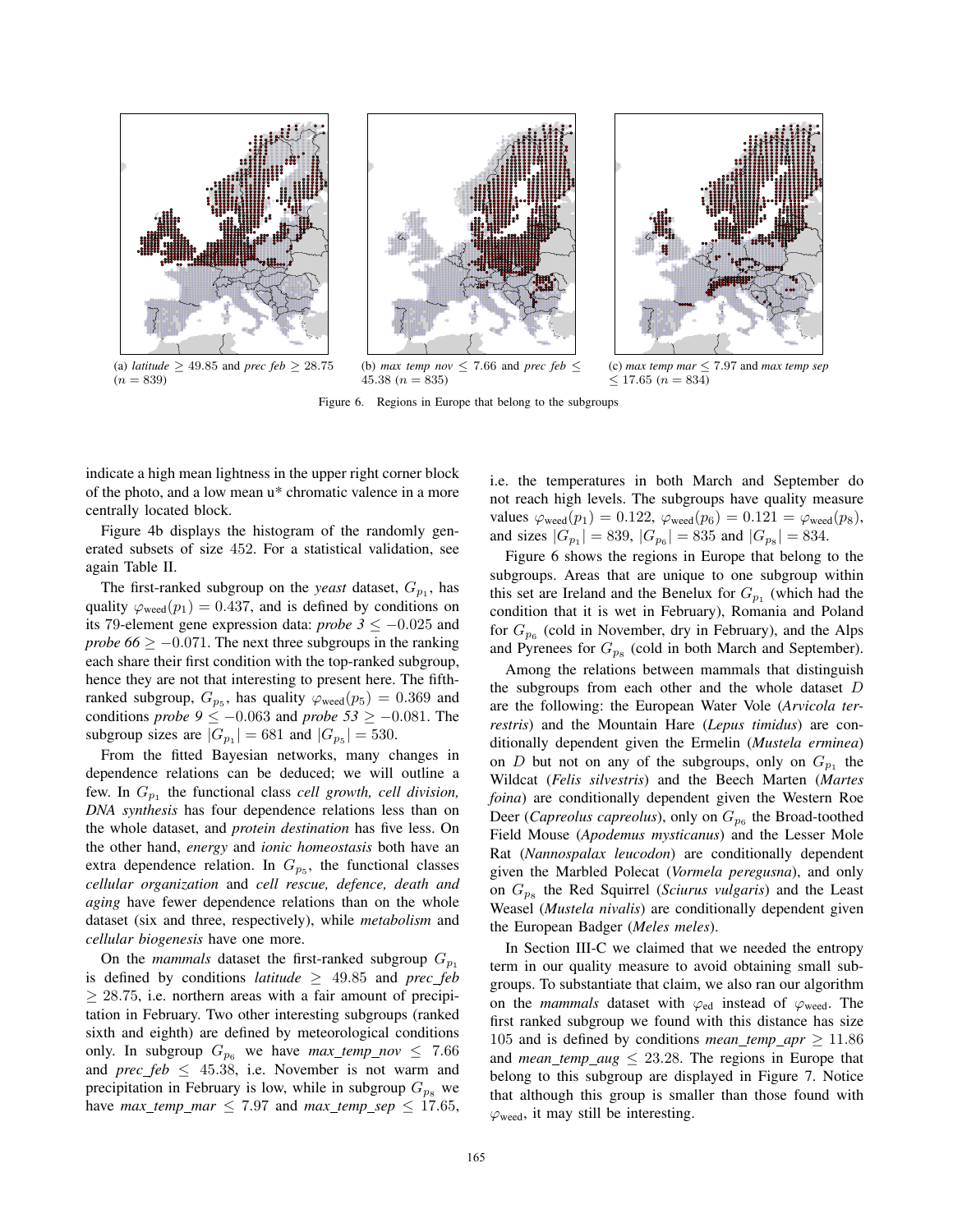|                                 |                                  | Random subsets |          |                       | Random patterns |          |                      |
|---------------------------------|----------------------------------|----------------|----------|-----------------------|-----------------|----------|----------------------|
| Dataset                         | $\varphi_{\text{weed}}(G_{p_1})$ | $\mu$          | $\sigma$ | $p$ -value            | $\mu$           | $\sigma$ | $p$ -value           |
| <b>Emotions</b>                 | 0.675                            | 0.339          | 0.060    | $1.32 \cdot 10^{-8}$  | 0.302           | 0.114    | $5.48 \cdot 10^{-4}$ |
| Scene                           | 0.545                            | 0.263          | 0.065    | $6.07 \cdot 10^{-6}$  | 0.319           | 0.085    | 0.004                |
| Yeast                           | 0.437                            | 0.296          | 0.032    | $5.57 \cdot 10^{-6}$  | 0.250           | 0.046    | $2.19 \cdot 10^{-5}$ |
| <b>Mammals</b>                  | 0.122                            | 0.072          | 0.005    | $1.43 \cdot 10^{-21}$ | 0.094           | 0.017    | 0.043                |
| Mammals $(\varphi_{\text{ed}})$ | 0.147                            | 0.125          | 0.007    | 0.002                 | 0.107           | 0.014    | 0.002                |

Table II RANDOM BENCHMARK RESULTS OF BEST SUBGROUPS

Considering again Table II, we note that the reported subgroups have a significantly higher quality than randomly generated subsets with the same size, and to a lesser extent also a significantly higher quality than subsets corresponding to random patterns. The positive comparison to random subsets tells us that descriptive information in the attributes  $a_i$ concerning dependencies between targets is being exploited, and furthermore, useful conditions are being found by the search algorithm. The statistical validation using random patterns is a more strict validation, as it eliminates the factor of exploitation of  $\vec{a}$ , and primarily validates whether the measure-guided beam search is able to effectively select high-quality subgroups. As such, the somewhat lower significance levels are to be expected.

# V. CONCLUSIONS AND FURTHER RESEARCH

We propose to use the interdependencies between discrete target variables as an exceptionality measure for subgroups. These interdependencies are modeled by Bayesian networks, and the quality of a subgroup is defined as the difference between the network on the whole dataset and the network on the subgroup. To quantify this difference and thus the exceptionality of the model, we define a distance metric on Bayesian networks with the same vertex set. As a postprocessing step, the impact of the non-determinism in the induction of Bayesian networks is reduced by repeated



Figure 7. Regions in Europe that belong to the subgroup corresponding to *mean temp apr*  $\geq$  11.86 and *mean temp aug*  $\leq$  23.28 ( $n = 105$ )

modeling. Finally, statistical validation using both random subsets and random patterns demonstrates that significant findings in four domains can be made.

The work presented in this paper can be extended in various ways. For instance, we could integrate our approach with the approach presented by Leman et al., who determined the exceptionality of a subgroup by comparing underlying probability distributions using Hellinger distance [1], [29]. Considering the Bayesian network parameters, or merely the signs of the correlations for ordered variables, could also improve our method. Furthermore, if a faster way to find the essential graph of a Bayesian network is found, we can employ it to improve the quality measure we defined.

Also, the computational burden of the edit distance for Bayesian networks may be alleviated. In Section III-D we described how we can compute the distance in quadratic time except for the bottleneck that costs  $\mathcal{O}(m^3)$  time: determine all v-structures. However, this can be done by matrix multiplication: detect the v-structures in a graph by multiplying its incidence matrix with the incidence matrix of the graph with all directions reversed. Hence, we could improve our algorithm to  $\mathcal{O}(m^{2.376})$  time by using the Coppersmith-Winograd algorithm [30]. Unfortunately, the implied constant term is so large that the algorithm becomes impractical. Still, the use of other algorithms such as Strassen's [31], which takes  $\mathcal{O}(m^{2.807})$ , might be beneficial.

Perhaps the most promising direction in which this EMM approach could be employed would be its use in the Local Pattern Discovery phase in the LeGo framework [32]. As our subgroups identify parts of the input space where exceptional sets of dependencies hold, they can be thought of as a means to simplify a given multi-label classification problem, by allowing for different classification models in different subgroups. As subgroups may represent more coherent samples of the data, compared to the whole database, it can be expected that the LeGo building blocks can be employed to improve predictive accuracy.

#### ACKNOWLEDGMENTS

This research is financially supported by the Netherlands Organisation for Scientific Research (NWO) under project number 612.065.822. The European mammals data was kindly provided by Tony Mitchell-Jones and the Societas Europaea Mammalogica. The matrix multiplication idea was